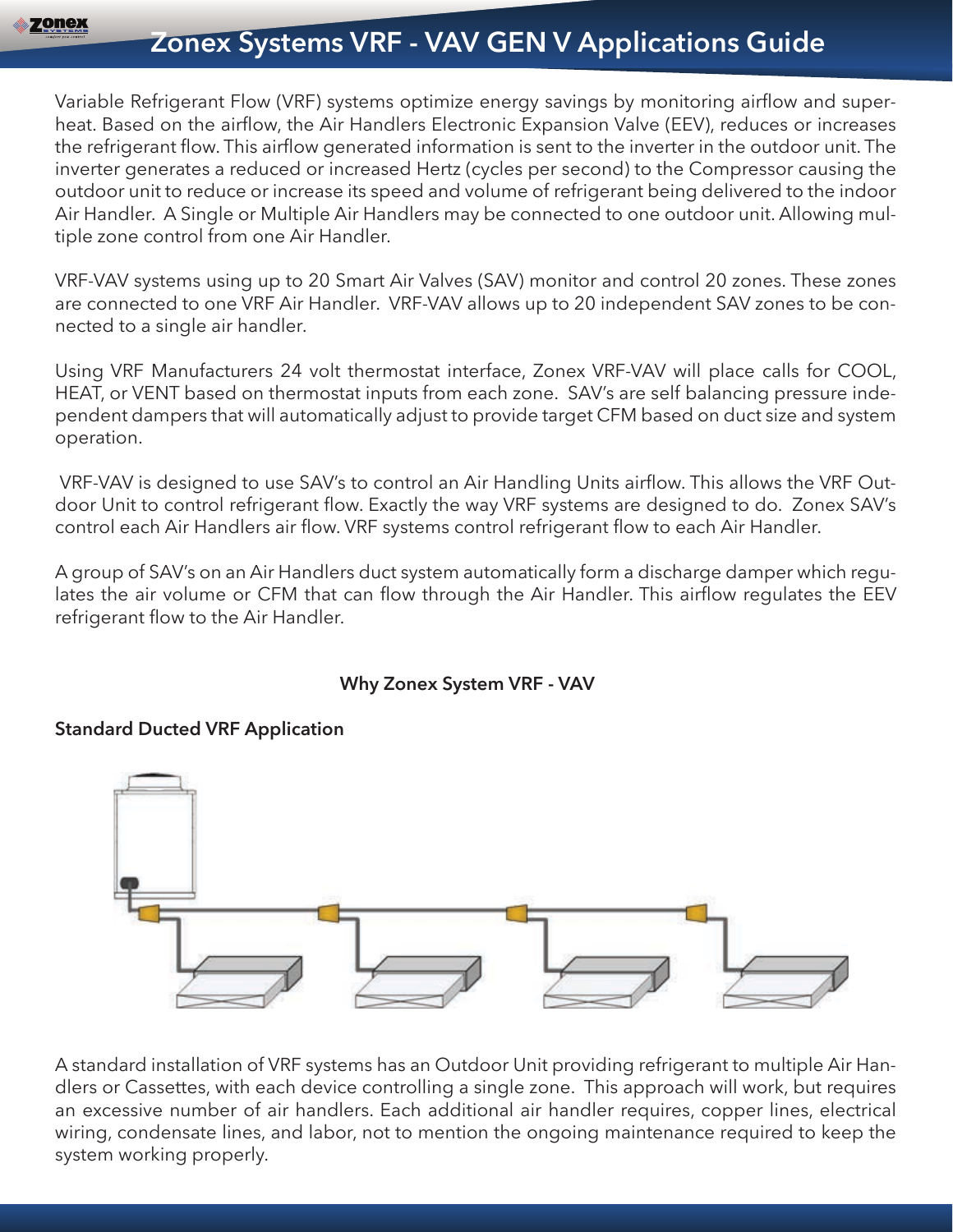

The Zonex Systems VRF-VAV System provides a solution that will reduce installation and maintenance cost and works with VRF units to maximize efficiency and comfort. Zonex with Smart Air Valves control air flow while the VRF outdoor units maintain and manage refrigerant flow.

#### **Benefits:**

Lower equipment cost Lower installation cost Mitigate ASHRAE 15 and 34 concerns Energy Efficiency Meets ventilation codes Reduced refrigerant lines Reduced condensate drain lines Reduce electrical installation cost Maximize VRF Operations **Control** it all from the HUB thermostat

Reduced maintenance cost **Individual control of even the smallest zones** 

Due to VRF fan coil design, many small areas with reduced heat/cool loads cannot be controlled effectively. VRF-VAV provides a solution, allowing for the smallest of areas to be served, SAVs provide air needed to every zone.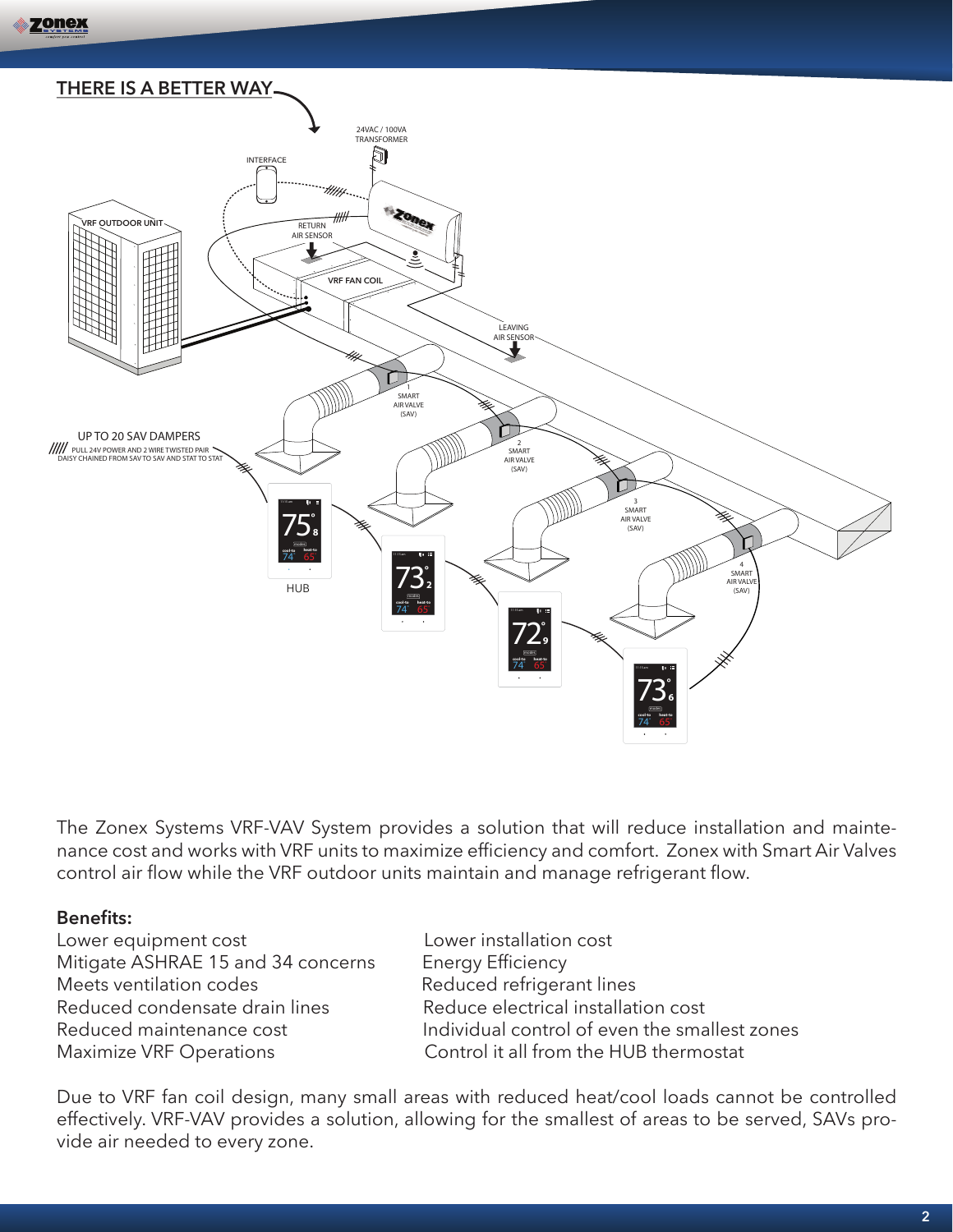**Manufacturers Interface** – Most VRF manufacturers have a 24 volt thermostatic interface controller. These controllers allow the use of standard 24 volt legacy style thermostats, R Y W G C, to be used with fan coil units. VRF-VAV by Zonex provides 24 volt legacy style outputs to manufacturer interface allowing for calls of COOL, HEAT or Ventilation.

**GEN V Controller -** Each VRF system will have a Communicating GEN V controller to place calls via unit interface for cool, heat or ventilation. This controller also acts as the master control for all SAVs attached to this fan coil, polls thermostats for majority vote to set demand for cooling, heating or vent operations. GEN V controller has supply and return air temperature sensors and provides high low limit protection.

- **EzTouchV** Central control & management HUB that is a programmable communicating zone thermostat used with one SAV device. One EzTouchV is required per GEN V system.
- **EzTouchX** Programmable communicating zone thermostat used with each SAV device.
- **SATouchX** Programmable stand alone thermostat used for non-zoned VRF fan coil. Also requires Manufacturer's 24 volt thermostat interface.
- **SAV** Round Smart Air Valve Self balancing pressure independent damper designed to deliver targeted CFM based on velocity and duct size.
- **SAV WxH** Rectangular Smart Air Valve Self balancing pressure independent damper designed to deliver targeted CFM based on velocity and duct size.
- **STPR** Plenum rated communications wire specialized for RS485 control systems. **No wire substitu tions can be made.**

## **COMMERCIAL APPLICATIONS**

- 1. Complete load calculation for each zone area.
- 2. Total all loads and size outdoor unit using manufacturers guide.
- 3. If a single ducted air handler can be used, determine the number of independent zones required for the application.
- 4. Using load calculations for each zone and compare with SAV CFM sizing chart to determine size of SAV and duct. You may have up to 20 SAVs on a single VRF Ducted Air Handler.
- 5. If application is using multiple VRF Fan Coils, use manufacturers guide to size air handlers to outdoor unit and then use load calculation for each zone and Zonex SAV sizing chart to deter mine size of SAV and duct for each zone.
- 6. All outlets require an SAV damper.
- 7. Slaving of dampers is not allowed, one SAV per thermostat.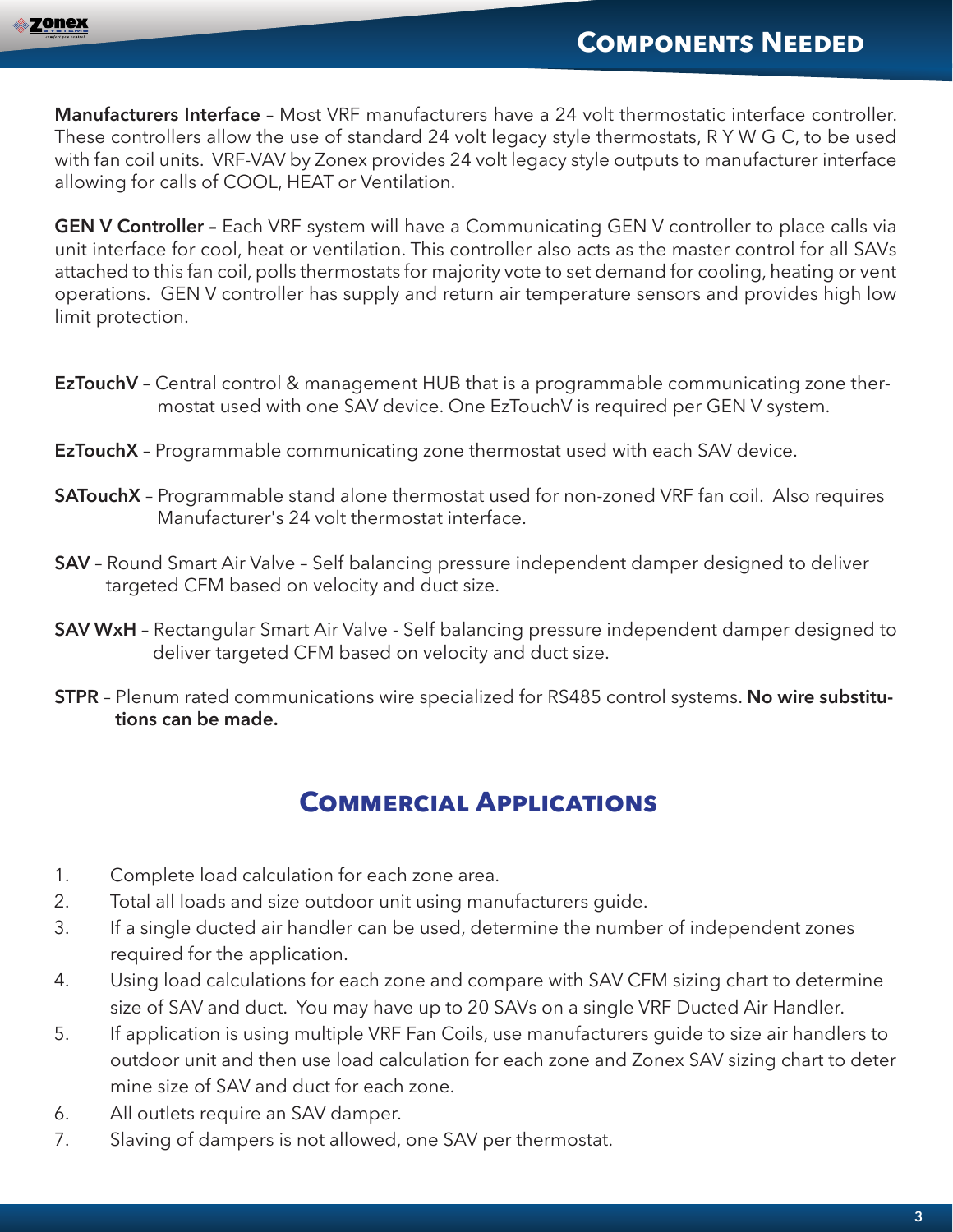

## **GUIDELINES TO DUCT SIZING**

Once you have determined needed cooling/heating capacity and determined proper sizes for VRF Air Handlers, you need to size ductwork for each independent zone. Use the SAV sizing chart to determine the proper size of each duct to deliver desired amount of air to meet zone requirement.

## **CHOOSING SAV DAMPERS FOR EACH ZONE**

Carefully calculate the CFM required for each zone that will be connected to each VRF Air Handler.

Use ASHRAE or other load calculations for the space you intend to cool or heat.

Choose the correct SAV from the attached sizing tables for round or rectangular SAV's. Using required CFM or BTU.

Total the CFM for each SAV to be connected to each Air Handler. Choose a Manufacturers CFM at 400 CFM per ton to select a fan coil.

For ESP External Static Pressure be sure the following duct losses are covered.

Layout the duct system for .1" WC per 100 feet of metal duct run. When flex duct is used be sure to follow Manufacturers static pressure losses per 100 feet of run is used.

Add .2"WC loss for the SAV in the longest run including fitting and elbow losses to determine total ESP required by the Air Handler Fan. Do not forget to add Return Air, and register losses.

The SAV's are pressure independent and self balancing if adequate pressure is available.

Check to be sure that the Air Handler has adequate External Static Pressure for the total static pressure loss of the duct system.

Check Local Codes to be sure adequate Ventilation air is available.

## **Typical Capacities for Round SAVs**

|                   | Diameter | *CFM HI | Velocity<br><b>FPM</b> | <b>BTU HI</b> |
|-------------------|----------|---------|------------------------|---------------|
| SAV <sub>05</sub> | 5"       | 120     | 800                    | 3,677         |
| SAV <sub>06</sub> | 6"       | 172     | 800                    | 5,155         |
| SAV07             | 7"       | 234     | 800                    | 7,016         |
| SAV <sub>08</sub> | 8"       | 305     | 800                    | 9,164         |
| SAV09             | 9"       | 387     | 800                    | 11,598        |
| <b>SAV10</b>      | 10"      | 477     | 800                    | 14,319        |
| <b>SAV12</b>      | 12"      | 687     | 800                    | 20,619        |
| SAV <sub>14</sub> | 14"      | 936     | 800                    | 28,065        |

\*Air delivery may very +/- 10% based on altitude, air density or installation. These air quantities were derived from duct sizing chart .1" fricition loss per 100' duct. All CFM's listed are approximate. The pressure drop for these dampers is .2"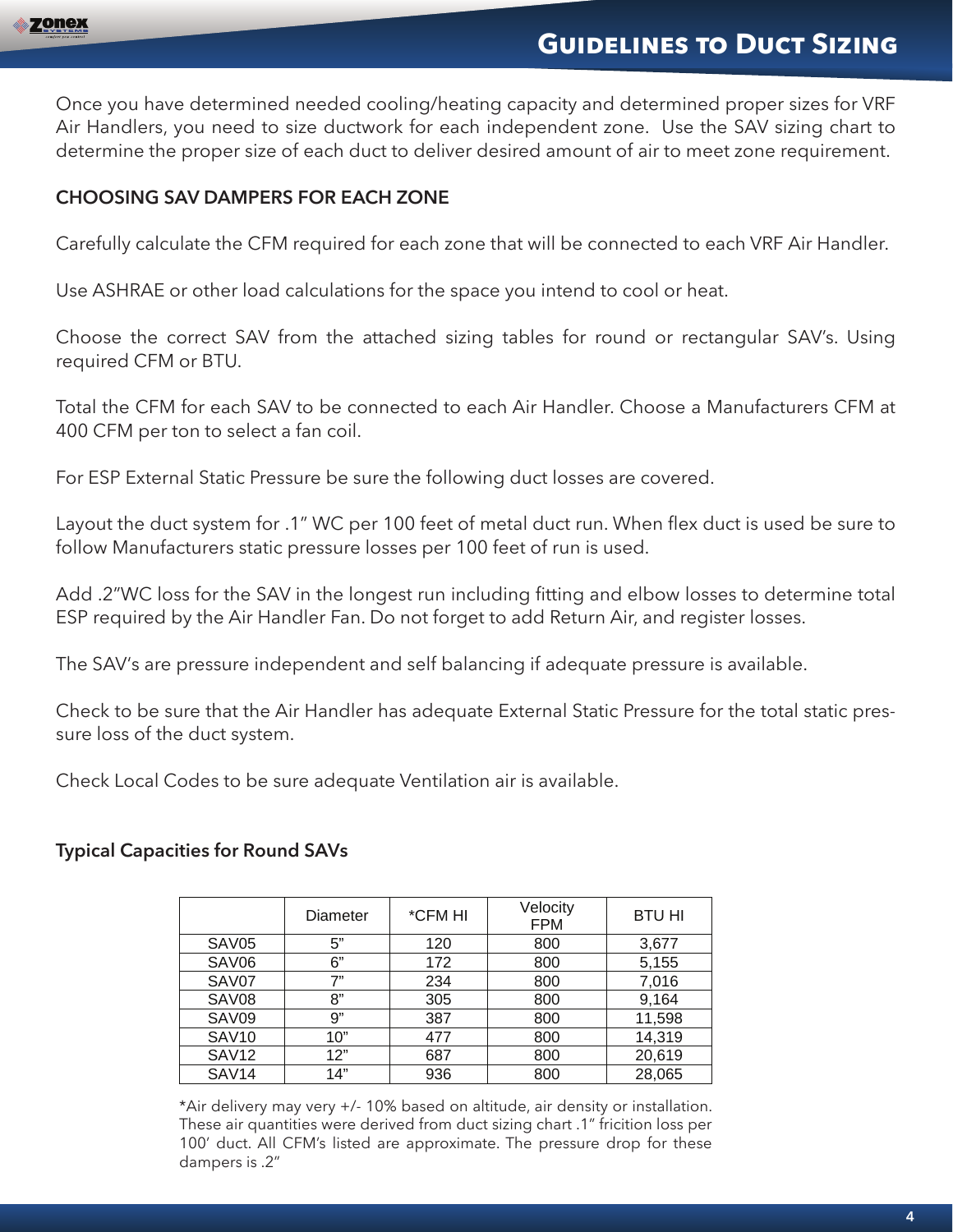## **Typical Capacities for Rectangular SAVs**

Designing a Rectangular Smart Air Valve (SAV)

CFM x .205 = Area in Square Inches Divide Square Inches by desired duct Height to find the duct Width

| <b>BTU</b> | *CFM | SQ inches | <b>SAV WxH</b> |           | <b>SAV WxH</b> |           | <b>SAV WxH</b> |           | <b>SAV WxH</b> |
|------------|------|-----------|----------------|-----------|----------------|-----------|----------------|-----------|----------------|
| 16,745     | 558  | 102       | 13x8           | or        | 10x10          | or        | 9x12           | or        | 7x14           |
| 17,894     | 596  | 109       | 13x8           | or        | 11x10          | or        | 9x12           | or        | 8x14           |
| 18,551     | 618  | 113       | 14x8           | or        | 11x10          | or        | 9x12           | or        | 8x14           |
| 19,536     | 651  | 119       | 15x8           | or        | 12x10          | or        | 10x12          | or        | 8x14           |
| 20,439     | 681  | 125       | 15x8           | or        | 12x10          | or        | 10x12          | or        | 9x14           |
| 21,342     | 711  | 130       | 16x8           | or        | 13x10          | or        | 11x12          | or        | 9x14           |
| 22,245     | 741  | 136       | 17x8           | or        | 13x10          | or        | 11x12          | or        | 10x14          |
| 23,148     | 772  | 141       | 17x8           | or        | 14x10          | or        | 12x12          | or        | 10x14          |
| 24,050     | 802  | 147       | 18x8           | or        | 14x10          | <b>or</b> | 12x12          | or        | 10x14          |
| 24,953     | 832  | 152       | 19x8           | or        | 15x10          | or        | 12x12          | or        | 11x14          |
| 25,856     | 862  | 158       | 19x8           | <b>or</b> | 15x10          | <b>or</b> | 13x12          | or        | 11x14          |
| 26,759     | 892  | 163       | 20x8           | or        | 16x10          | or        | 13x12          | or        | 11x14          |
| 27,662     | 922  | 169       | 20x8           | or        | 16x10          | or        | 14x12          | or        | 12x14          |
| 28,656     | 952  | 174       | 21x8           | or        | 17x10          | or        | 14x12          | or        | 12x14          |
| 29,468     | 982  | 180       | 22x8           | or        | 17x10          | or        | 15x12          | or        | 12x14          |
| 30,371     | 1012 | 185       | 22x8           | or        | 18x10          | or        | 15x12          | or        | 13x14          |
| 31,274     | 1042 | 191       | 23x8           | <b>or</b> | 18x10          | or        | 15x12          | or        | 13x14          |
| 32,177     | 1073 | 196       | 24x8           | or        | 19x10          | or        | 16x12          | or        | 14x14          |
| 33,080     | 1103 | 202       | 24x8           | or        | 19x10          | or        | 16x12          | or        | 14x14          |
| 33,983     | 1133 | 207       | 25x8           | or        | 20x10          | or        | 17x12          | or        | 14x14          |
| 34,885     | 1163 | 213       | 26x8           | <b>or</b> | 20x10          | or        | 17x12          | or        | 15x14          |
| 35,788     | 1193 | 218       | 26x8           | <b>or</b> | 21x10          | or        | 17x12          | or        | 15x14          |
| 36,691     | 1223 | 224       | 27x8           | or        | 22x10          | or        | 18x12          | <b>or</b> | 15x14          |
| 37,594     | 1253 | 229       | 28x8           | or        | 22x10          | or        | 18x12          | or        | 16x14          |
| 38,497     | 1283 | 235       | 28x8           | or        | 23x10          | or        | 19x12          | or        | 16x14          |
| 39,400     | 1313 | 240       | 29x8           | or        | 23x10          | or        | 19x12          | or        | 16x14          |
| 40,303     | 1343 | 246       | 29x8           | or        | 24x10          | or        | 20x12          | or        | 17x14          |
| 41,206     | 1374 | 251       | 30x8           | <b>or</b> | 24x10          | <b>or</b> | 20x12          | <b>or</b> | 17x14          |
| 42,109     | 1404 | 257       | 31x8           | <b>or</b> | 25x10          | <b>or</b> | 20x12          | or        | 18x14          |

\*Air delivery may very +/- 10% based on altitude, air density or installation. These air quantities were derived from duct sizing chart .1" friction loss per 100' of duct. All CFMs listed are approximate. The pressure drop for these dampers is .2"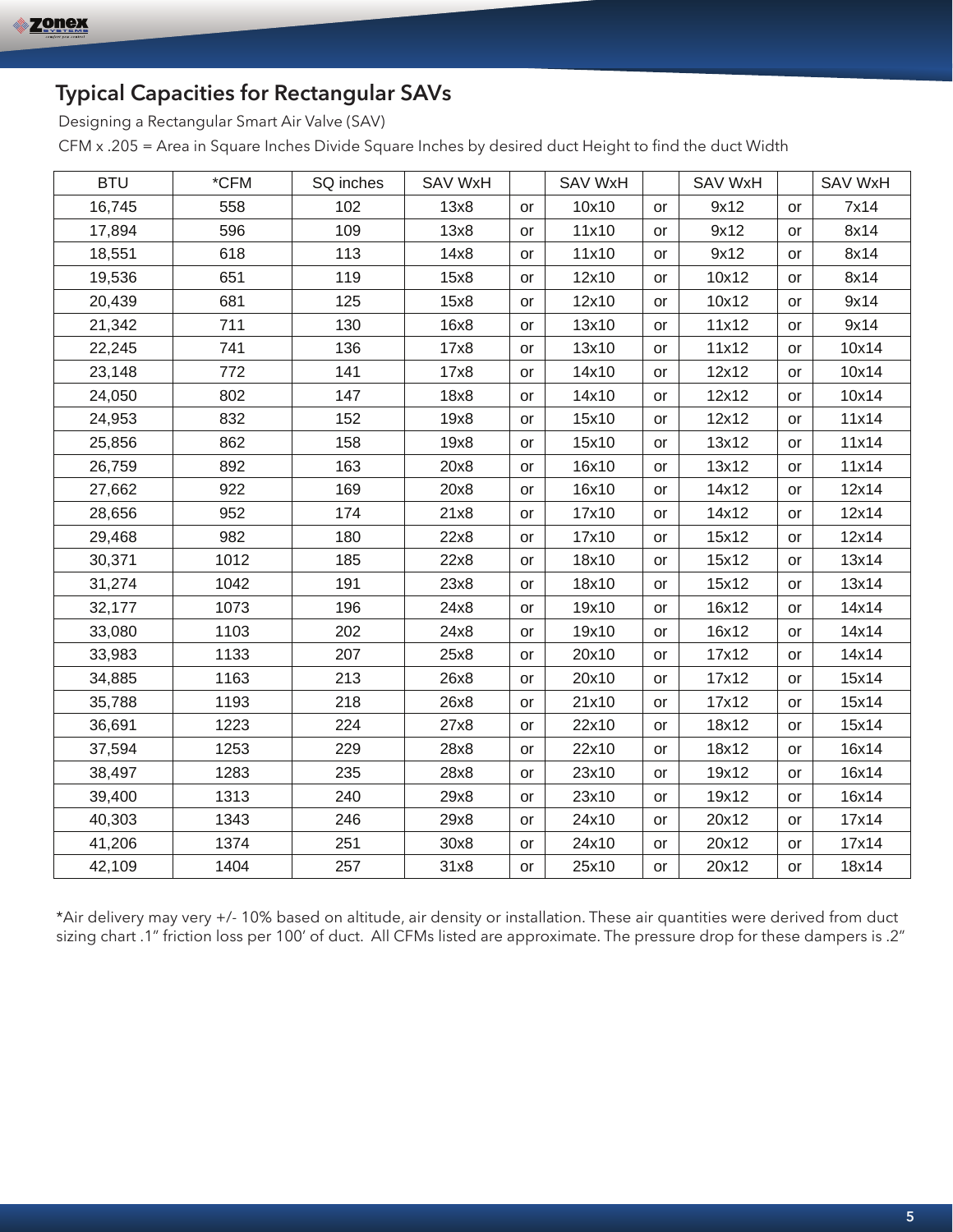- 1. Perform load calculation for each zone
- 2. Calculate required airflow per zone
- 3. Determine which zones will be associated with each fan coil (Proximity, BTU requirement, Type of Load, etc. should be used to determine fan coil association)
- 4. Determine how many fan coils will be used in building
- 5. Total zone air flow requirements and verify air flow requirement to select VRF fan coil
- 6. Use peak load calculation to select fan coil VRF Fan Coil
- 7. Use air flow per zone to size SAV and duct to match required air flow per zone



#### **WARNING:**

Every duct connected to the air handler MUST have an SAV. One SAV per thermostat.

#### **WARNING:**

Do not connect external and internal zones to the same air handler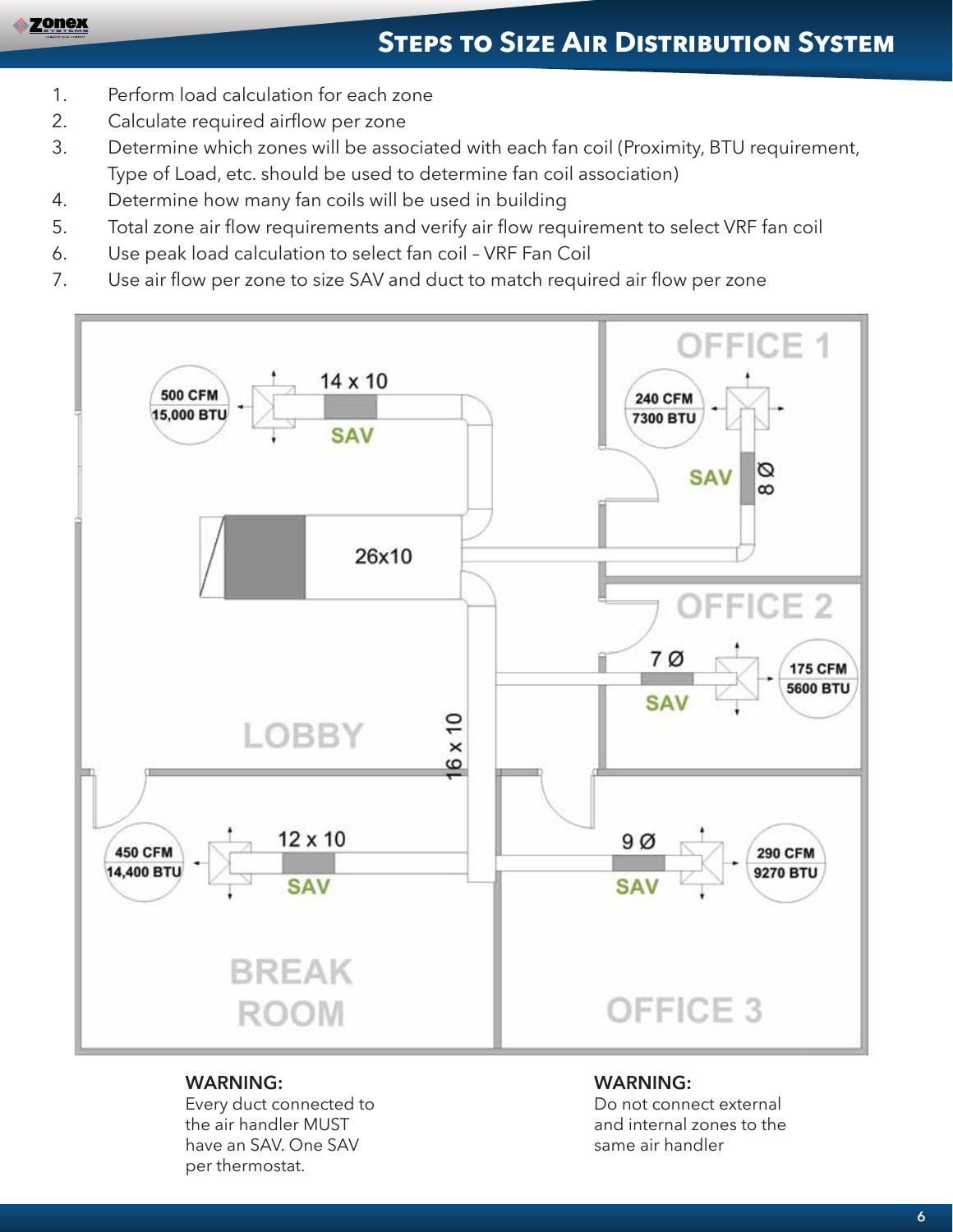

## **Explanation –**

In this application a single air handler connected to an outdoor unit is being used to condition a lobby, break room, and three offices. A load calculation has been completed and determined the loads for each space as follows:

- Lobby 15,000 BTUs or 500 CFM
- Break Room 14,400 BTUs or 450 CFM
- Office 1 7,300 BTUs or 240 CFM
- Office 2 5,600 BTUs or 175 CFM
- Office 3 9,270 BTUs or 290 CFM

#### **Using the SAV charts, the proper SAV can be found to service each zone:**

- Lobby Rectangular SAV sized for 500 CFM SAV14x10
- Break Room Rectangular SAV sized for 450 CFM SAV12x10
- Office 1 Round SAV sized for 240 CFM SAV8
- Office 2 Round SAV sized for 175 CFM SAV7
- Office 3 Round SAV sized for 290 CFM SAV9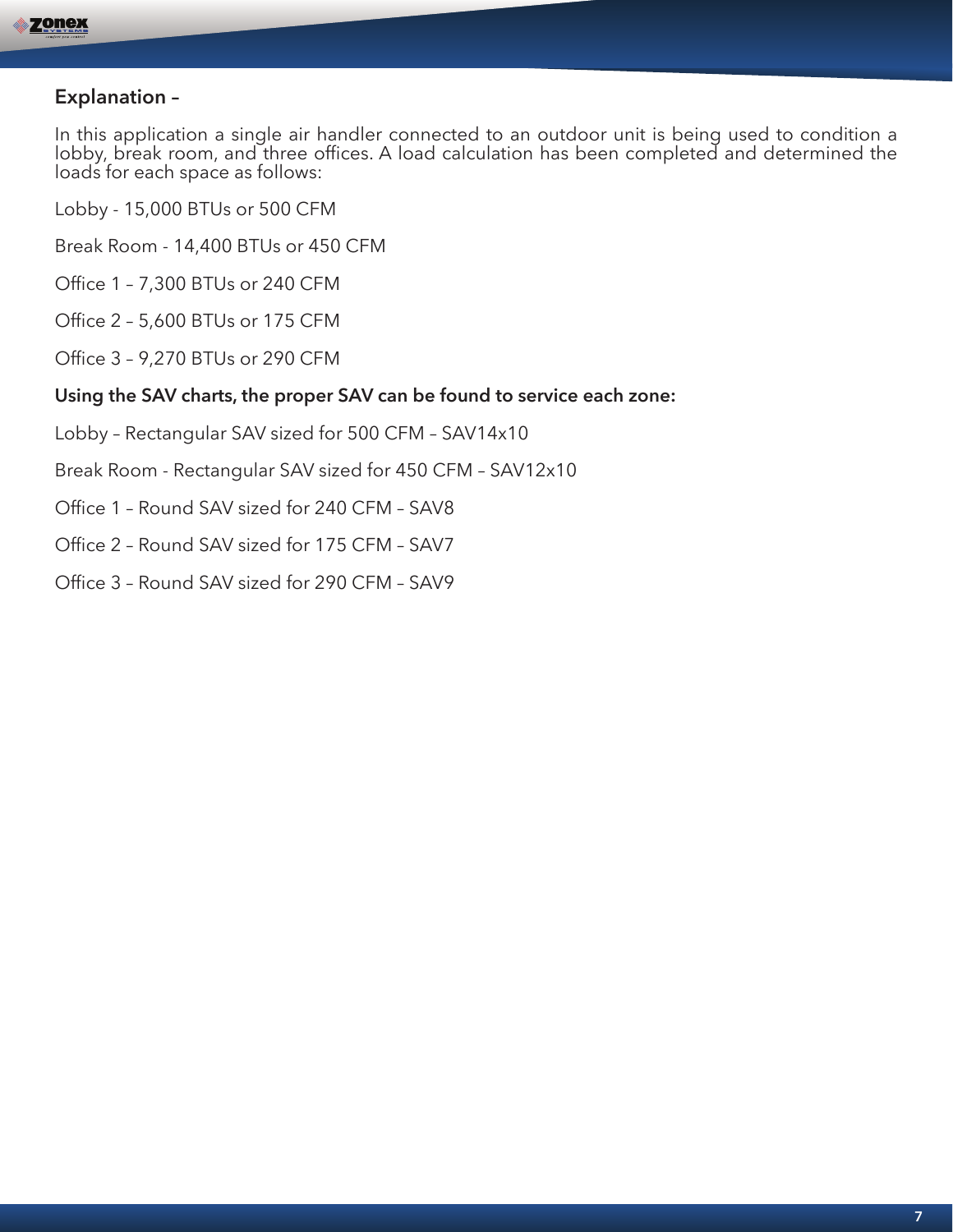When designing ductwork, a supply air plenum and trunk line are needed, **SAV's are never installed in line with an Air Handlers discharge air outlet**, they are to be connected to a trunk duct. SAV's must be installed 24" to 36" from the trunk duct line, install a short duct from trunk line 24" to 36" long. Then install the SAV. From the SAV continue duct to the supply register.



Wrong way to connect dampers Never connect dampers in line with the air handler. The SAV pressure switch measures excessive velocity pressures when installed in line with the fan coil

#### **CORRECT WAY**



Correct way to connect SAV's to a duct trunk line

**8**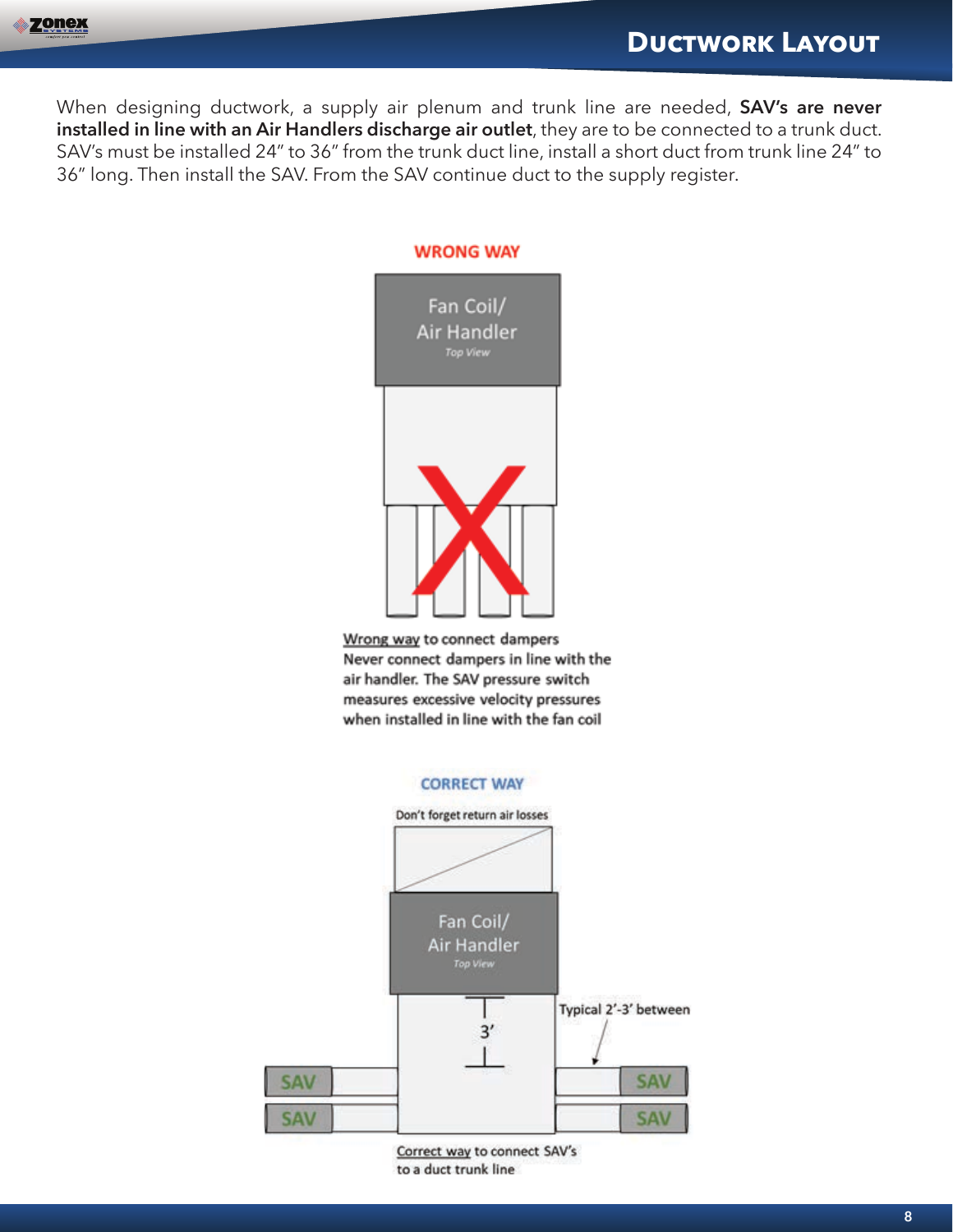**SAV and Duct Installa�on** 



**Allow 2'-3' of straight duct between the trunk and SAV**







For multiple registers use balancing dampers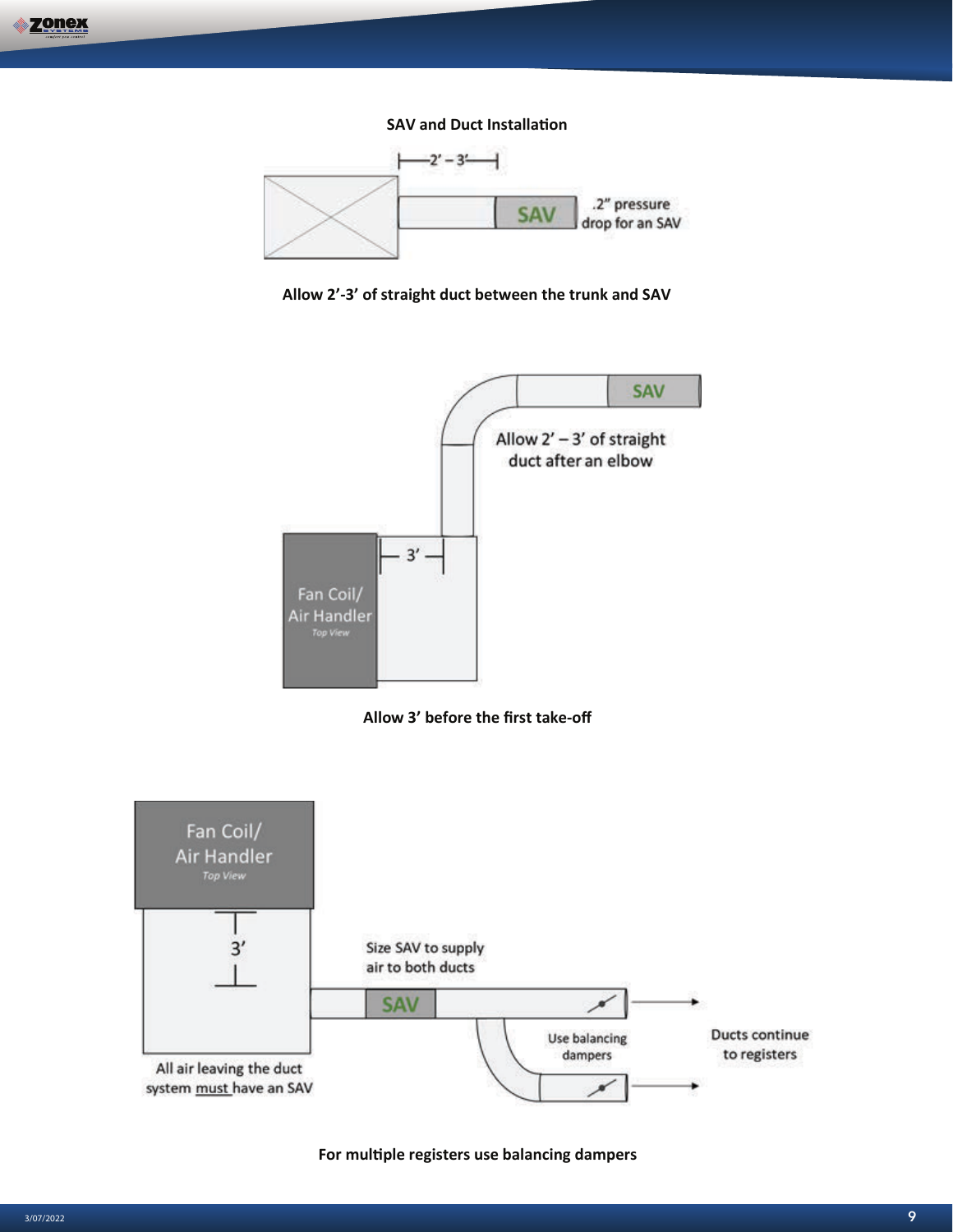## *Smart Air Valve (SAV) Installation*

Install dampers into HVAC duct so damper actuators are easily accessible. Smart Air Valve may be mounted in an area where the ambient temperature is between 32 and 140 degrees Fahrenheit. Round dampers should be mounted with damper actuators between 9 and 3 O'clock position.

## *Installing 24VAC wiring*

Once GEN V controller and Smart Air Valves are installed, install one 24VAC 100va transformer, and wire secondary 24 volts to the TR1 / TR2 bottom terminals on GEN V controller. Using 18 ga. thermostat wire, wire TR1 / TR2 top terminals and daisy chain power wires to the first SAV board. Continue daisy chain wiring from first SAV board to second, third, etc., until all SAV boards are wired with power. Continue daisy chain wiring from last SAV baord to the first zone thermostat and to the second, third, etc., until all thermostats are wired with power. **Note: Maintain TR1 and TR2 wiring polarity throughout the system to improve communications***.* **DO NOT ground out the transformer.**

## *Installing Communication Wire RS485*

Once power wiring is daisy chained to all SAV boards and zone thermostats in the system, use Zonex STPR plenum rated twisted communications wire to install communications loop. Install communications wire using the A and B terminals on GEN V controller and daisy chain to the first SAV board in the system and wire to A and B. Continue daisy chain to the next SAV board using A and B boards. Continue daisy chain wiring from last SAV board to the first zone thermostat and to the second, third, etc., until all thermostats are wired into to the communications loop. Communications wiring is polarity specific, if RED communications wire is on A at the GEN V controller, then RED wire is connected to A throughout the system.